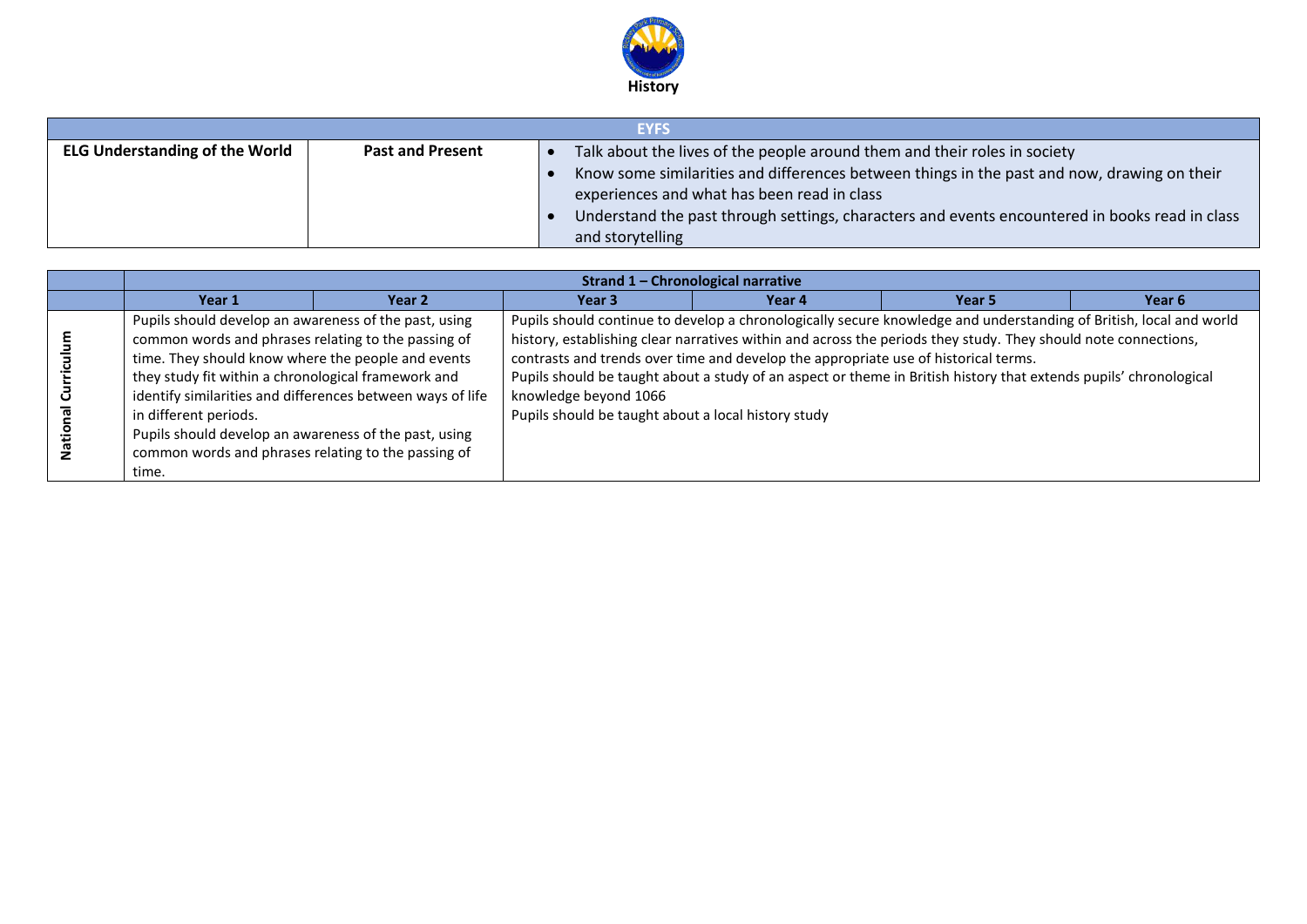

| To <b>order</b> information on a |                                 | To place civilisations and | To place names, places,    | To use words and phrases  | To sequence historical         |
|----------------------------------|---------------------------------|----------------------------|----------------------------|---------------------------|--------------------------------|
|                                  | To sequence details about       |                            |                            |                           |                                |
| timeline.                        | an event beyond living          | periods studied in         | dates and significant      | such as BC, AD, after,    | periods and describe them      |
|                                  | memory in chronological         | chronological order.       | events from the past on a  | before and during.        | using words such as            |
| To put up to three objects       | order-and give reasons for      |                            | timeline and begin to      |                           | century, decade, BC, AD,       |
| in chronological order           | my order                        |                            | understand that historical | To <b>understand</b> the  | after, before and during.      |
| (recent history).                |                                 |                            | periods overlap each       | difference between        |                                |
|                                  | To use words and phrases        |                            | other.                     | primary and secondary     | To <b>understand</b> that past |
| To use words and phrases         | like: before I was born, when I |                            |                            | sources                   | civilisations overlap and      |
| like: old, new, and a long       | was younger, before, after,     |                            |                            |                           | that their durations vary.     |
| time ago and to talk about       | past, present, then and now     |                            |                            | To make connections       |                                |
| things that happened             | in my historical learning.      |                            |                            | between, periods of world | To articulate and present a    |
| when I was little.               |                                 |                            |                            | history on a timeline.    | clear, chronological world     |
|                                  |                                 |                            |                            |                           | history narrative within       |
| To recognise that a story        |                                 |                            |                            |                           | and across historical          |
| that is read to me may           |                                 |                            |                            |                           | periods studied.               |
| have happened a long time        |                                 |                            |                            |                           |                                |
| ago and to retell a familiar     |                                 |                            |                            |                           |                                |
| story set in the past,           |                                 |                            |                            |                           |                                |
|                                  |                                 |                            |                            |                           |                                |
|                                  |                                 |                            |                            |                           |                                |
|                                  |                                 |                            |                            |                           |                                |

**Skills**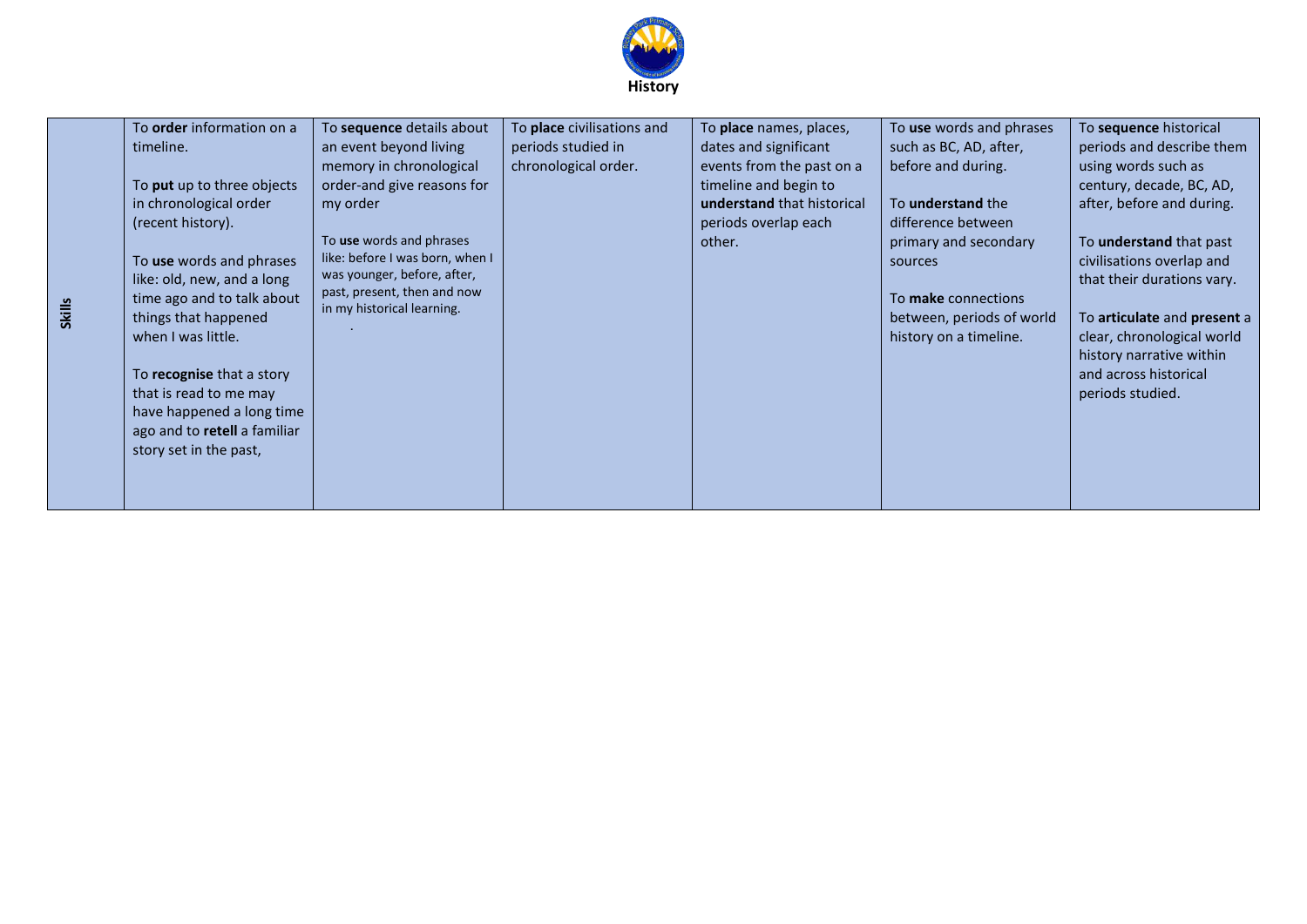

| Knowledge | Sequencing words, such as<br>first, next, finally, then and<br>after that, can be used to<br>order information<br>chronologically. | A timeline is a display of<br>events, people or objects<br>in chronological order. A<br>timeline can show<br>different periods of time,<br>from a few years<br>To recount the life of<br>someone famous from<br>Britain who lived in the<br>past giving attention to<br>what they did earlier and<br>what they did later.<br>To explain how my local<br>area was different in the<br>past. o millions of years. | A century is 100 years and<br>a decade is 10 years<br>Different world history<br>civilisations existed before,<br>after and alongside others.<br>For example, the ancient<br>Sumer existed from 4500<br>BC to 1990 BC and the<br>ancient Egyptians from<br>3100 BC to 332 BC. | Key changes and events of<br>historical periods can be<br>placed on a timeline, such<br>as the dates of changes in<br>leadership, key battles and<br>invasions, achievements,<br>scientific developments<br>and deaths. | Dates and events can be<br>sequenced on a timeline<br>using AD or BC. AD dates<br>become larger the closer<br>they get to the present<br>day. BC dates become<br>larger the further away<br>they get from the present<br>day. The year 0 AD marks<br>the birth of Christ in the<br>Gregorian calendar. | Timelines demonstrate the<br>chronology and links<br>between key civilisations,<br>events and significant<br>inventions in world history |
|-----------|------------------------------------------------------------------------------------------------------------------------------------|-----------------------------------------------------------------------------------------------------------------------------------------------------------------------------------------------------------------------------------------------------------------------------------------------------------------------------------------------------------------------------------------------------------------|-------------------------------------------------------------------------------------------------------------------------------------------------------------------------------------------------------------------------------------------------------------------------------|-------------------------------------------------------------------------------------------------------------------------------------------------------------------------------------------------------------------------|--------------------------------------------------------------------------------------------------------------------------------------------------------------------------------------------------------------------------------------------------------------------------------------------------------|------------------------------------------------------------------------------------------------------------------------------------------|
| Topic     | Growing<br>Toys<br>Paws and Claws<br>Big Lights, Big City<br>Moon Zoom/Space<br><b>Splendid Skies</b>                              | Light and Dark<br>Celebrations<br><b>Dragons</b><br><b>Traditional Tales and</b><br><b>Brilliant Fables</b><br>A pirate life for me<br>All around the world                                                                                                                                                                                                                                                     | Hakuna Matata<br>do like to be beside the<br>seaside                                                                                                                                                                                                                          | <b>Epic Empires</b><br>Incredible Industry<br>All the Fun of the Fair                                                                                                                                                   | Eureka<br>Dragon Dynasty                                                                                                                                                                                                                                                                               | May the Norse be with<br>you!<br>Peace in our Time?                                                                                      |
| Vocab     |                                                                                                                                    |                                                                                                                                                                                                                                                                                                                                                                                                                 |                                                                                                                                                                                                                                                                               |                                                                                                                                                                                                                         |                                                                                                                                                                                                                                                                                                        |                                                                                                                                          |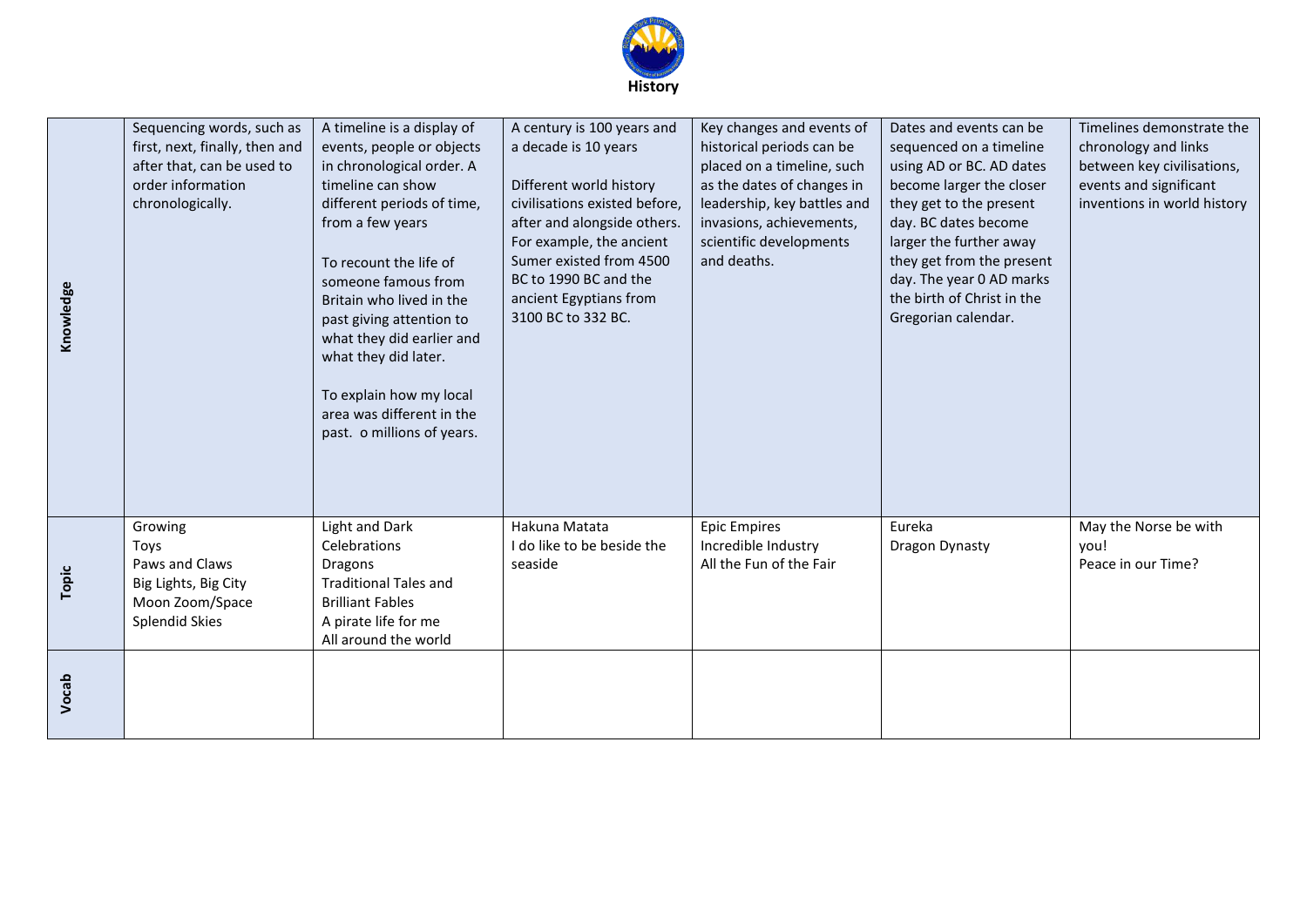

|                | <b>Strand 2 - Difference and Significance (Comparison)</b>                                                                                                                                                                                                                                                                                                                                                                                                                                                                                                                                                                   |                   |                                                                                                                                                                                                                                                                                                |                                                                                                                                                                                                                                                     |                                                                                                                                                                                                                                                                                                                                                                                                                                                                                   |                                                                                                                                                                                                                 |
|----------------|------------------------------------------------------------------------------------------------------------------------------------------------------------------------------------------------------------------------------------------------------------------------------------------------------------------------------------------------------------------------------------------------------------------------------------------------------------------------------------------------------------------------------------------------------------------------------------------------------------------------------|-------------------|------------------------------------------------------------------------------------------------------------------------------------------------------------------------------------------------------------------------------------------------------------------------------------------------|-----------------------------------------------------------------------------------------------------------------------------------------------------------------------------------------------------------------------------------------------------|-----------------------------------------------------------------------------------------------------------------------------------------------------------------------------------------------------------------------------------------------------------------------------------------------------------------------------------------------------------------------------------------------------------------------------------------------------------------------------------|-----------------------------------------------------------------------------------------------------------------------------------------------------------------------------------------------------------------|
|                | Year 1                                                                                                                                                                                                                                                                                                                                                                                                                                                                                                                                                                                                                       | Year <sub>2</sub> | Year <sub>3</sub>                                                                                                                                                                                                                                                                              | Year 4                                                                                                                                                                                                                                              | Year 5                                                                                                                                                                                                                                                                                                                                                                                                                                                                            | Year <sub>6</sub>                                                                                                                                                                                               |
| ටි<br>National | Changes within living memory - where appropriate,<br>these should be used to reveal aspects of change in<br>national life.<br>Events beyond living memory that are significant<br>nationally or globally [for example, the Great Fire of<br>London, the first aeroplane flight or events<br>commemorated through festivals or anniversaries]<br>The lives of significant individuals in the past who have<br>contributed to national and international achievements,<br>some should be used to compare aspects of life in<br>different periods.<br>Significant historical events, people and places in their<br>own locality |                   | England to the time of Edward the Confessor<br>are reflected in the locality<br>Pupils should be taught<br>about changes in Britain<br>from the Stone Age to the<br>Iron Age.<br>130<br>A study of an aspect or<br>theme in British history<br>that extends pupils'<br>chronological knowledge | Pupils should be taught<br>about The Roman Empire<br>and its impact on Britain.<br>A study of an aspect or<br>theme in British history<br>that extends pupils'<br>chronological knowledge<br>beyond 1066- a significant<br>turning point in British | Changes in Britain from the Stone Age to the Iron Age. the Viking and Anglo-Saxon struggle for the Kingdom of<br>Pupils should be taught about a local history study a study over time tracing how several aspects of national history<br>Pupils should be taught<br>about The achievements of<br>the earliest civilizations $-$<br>The Shang Dynasty of<br>Ancient China.<br>Ancient Greece - a study<br>of Greek life and<br>achievements and their<br>influence on the western | Pupils should be taught<br>about Roman withdrawal<br>from Britain<br>The Viking and Anglo-<br>Saxon struggle for the<br>Kingdom of England to the<br>time of Edward the<br>Confessor<br>A study of an aspect or |
|                |                                                                                                                                                                                                                                                                                                                                                                                                                                                                                                                                                                                                                              |                   | beyond 1066- a significant<br>turning point in British<br>history                                                                                                                                                                                                                              | history                                                                                                                                                                                                                                             | world                                                                                                                                                                                                                                                                                                                                                                                                                                                                             | theme in British history<br>that extends pupils'<br>chronological knowledge<br>beyond 1066- a significant<br>turning point in British<br>history]                                                               |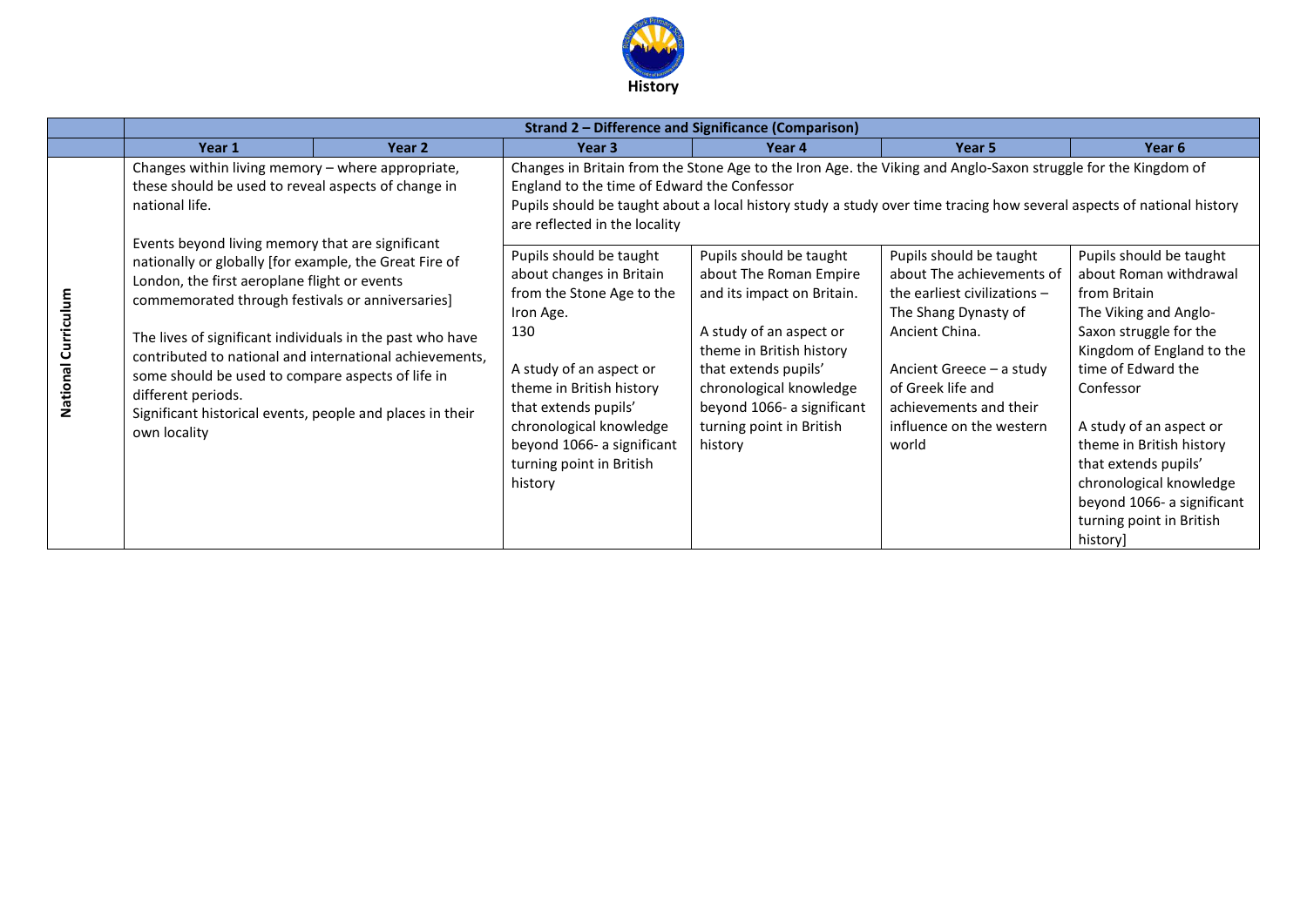

|               | To explain how I have         | To recount the life of                               | To explain and give           | To identify similarities and | To make connections         | To describe, in detail, and  |
|---------------|-------------------------------|------------------------------------------------------|-------------------------------|------------------------------|-----------------------------|------------------------------|
|               | changed since I was born.     | someone famous from                                  | examples of connections       | differences between          | between, periods of world   | make links between a         |
|               |                               | Britain who lived in the                             | between ancient               | civilisations and periods    | history on a timeline.      | significant civilisation and |
|               | To begin to identify the      | past giving attention to                             | civilisations and life today. | studied previously.          |                             | others studied previously    |
|               | differences between old       | what they did earlier and                            |                               |                              | Compare and contrast an     |                              |
|               |                               |                                                      |                               | <b>Identify and describe</b> | aspect of history across    | To understand that           |
|               | and new objects.              | what they did later.                                 |                               | features of the Roman        | two or more periods         | changes in different places  |
|               | Describe the role of a        |                                                      |                               |                              |                             |                              |
|               |                               | To explain how my local<br>area was different in the |                               | empire. Compare to           | studied                     | and periods can be           |
|               | monarch.                      |                                                      |                               | modern society.              |                             | connected                    |
|               |                               | past.                                                |                               |                              | To give simple              |                              |
| <b>Skills</b> |                               |                                                      |                               | To compare and contrast      | explanations to why         | To identify some things      |
|               |                               | To give examples of things                           |                               | two civilisations            | everyone in the past did    | that impact on history and   |
|               |                               | that are different in their                          |                               |                              | not live in the same way.   | can cause significant        |
|               |                               | life from that of their                              |                               |                              |                             | change                       |
|               |                               | grandparents when they                               |                               |                              | To give explanations using  |                              |
|               |                               | were young.                                          |                               |                              | evidence and examples of    | I can use primary and        |
|               |                               |                                                      |                               |                              | why change happened         | secondary sources to make    |
|               |                               | Describe the hierarchy of a                          |                               |                              | during different            | judgements about the         |
|               |                               | past society.                                        |                               |                              | events/periods.             | significance of events,      |
|               |                               |                                                      |                               |                              |                             | people and developments      |
|               |                               |                                                      |                               |                              |                             | within a historical period.  |
|               | Significant historical events | Significant events affect                            | Throughout History,           | Characteristics of a         | Aspects of history that can | Common aspects of            |
|               | include those that cause      | the lives of many people                             | common connections of         | civilisation include cities, | be compared and             | history, such as leadership, |
|               | great change for large        | over a long period of time                           | humans include; survival,     | government or leadership,    | contrasted include rulers   | belief, lifestyle and        |
|               | numbers of people. Key        | and are sometimes                                    | need for food, shelter and    | forms of writing, numerical  | and monarchs, everyday      | significant events are       |
|               | features of significant       | commemorated. For                                    | warmth, development of        | systems, calendars,          | life, homes and work,       | features of different        |
|               | historical events include     | example, Armistice Day is                            | technology and                | architecture, art, religion, | technology and              | historical time periods.     |
|               | the date it happened, the     | commemorated every year                              | accumulation of power         | inventions and social        | innovation.                 | Many of these threads        |
|               | people and places involved    | on 11th November to                                  | and wealth                    | structures. The form these   |                             | have features in common,     |
|               | and the consequences of       | remember the end of the                              |                               | characteristics take can be  |                             | such as the invasion of a    |
| Knowledge     | the event                     | First World War.                                     |                               | similar or contrasting       |                             | country by a leader and an   |
|               |                               |                                                      |                               | across different             |                             | army, but may also have      |
|               |                               | Hierarchy is a way of                                |                               | civilisations.               |                             | differences, such as the     |
|               | A monarch is a king or        | organizing people                                    |                               |                              |                             | success of an invasion.      |
|               | queen who rules a             | according to how                                     |                               |                              |                             |                              |
|               | country.                      | important they are or                                |                               |                              |                             |                              |
|               |                               | were.                                                |                               |                              |                             |                              |
|               |                               |                                                      |                               |                              |                             |                              |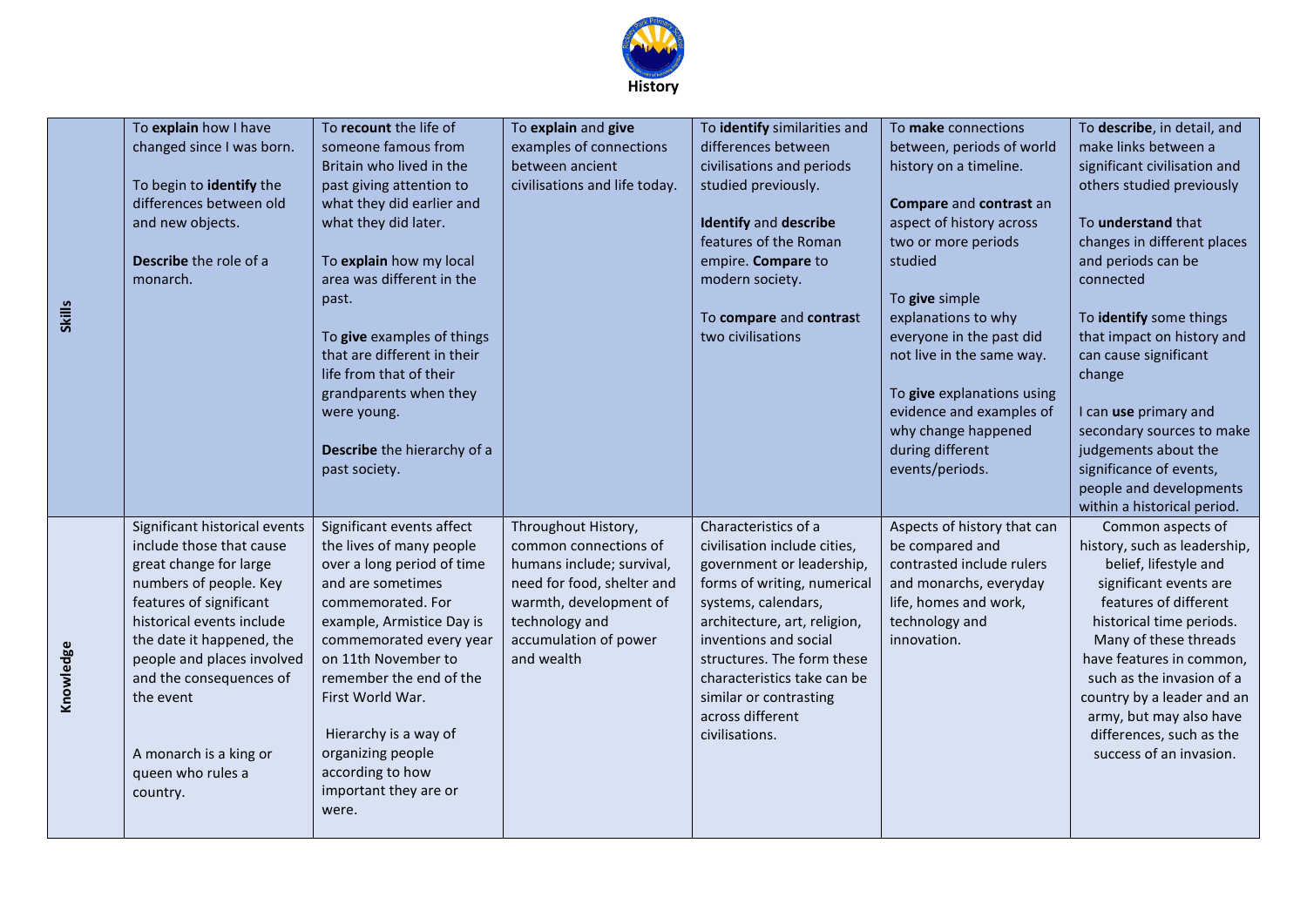

| $\ddot{a}$<br>$\circ$ | Moon Zoom/Space<br><b>Splendid Skies</b><br>Growing<br>Toys | Dragons!<br>Celebrations | H2Woah<br>I do like to be beside the<br>seaside | Amazia<br><b>Epic Empires</b> | Eureka<br>Dragon Dynasty | May the Norse be with<br>you!<br>Tiempo de Fiesta |
|-----------------------|-------------------------------------------------------------|--------------------------|-------------------------------------------------|-------------------------------|--------------------------|---------------------------------------------------|
| ≏                     |                                                             |                          |                                                 |                               |                          |                                                   |

|           | <b>Strand 3 - Historical Enquiry and Interpretation</b>                                                                                                                                                                                                                                                                                                                             |        |        |                                                                                                                                                                                                                                                                                                                                                                                                                                                |        |                   |  |
|-----------|-------------------------------------------------------------------------------------------------------------------------------------------------------------------------------------------------------------------------------------------------------------------------------------------------------------------------------------------------------------------------------------|--------|--------|------------------------------------------------------------------------------------------------------------------------------------------------------------------------------------------------------------------------------------------------------------------------------------------------------------------------------------------------------------------------------------------------------------------------------------------------|--------|-------------------|--|
|           | Year 1                                                                                                                                                                                                                                                                                                                                                                              | Year 2 | Year 3 | Year 4                                                                                                                                                                                                                                                                                                                                                                                                                                         | Year 5 | Year <sub>6</sub> |  |
| o<br>Nati | Pupil should use a wide vocabulary of everyday<br>historical terms. They should ask and answer<br>questions, choosing and using parts of stories<br>and other sources to show that they know and<br>understand key features of events. They should<br>understand some of the ways in which we find<br>out about the past and identify different ways<br>in which it is represented. |        |        | They should regularly address and sometimes devise historically valid questions about change,<br>cause, similarity and difference, and significance. They should construct informed responses that<br>involve thoughtful selection and organisation of relevant historical information. They should<br>understand how our knowledge of the past is constructed from a range of sources.<br>Pupils should be taught about a local history study |        |                   |  |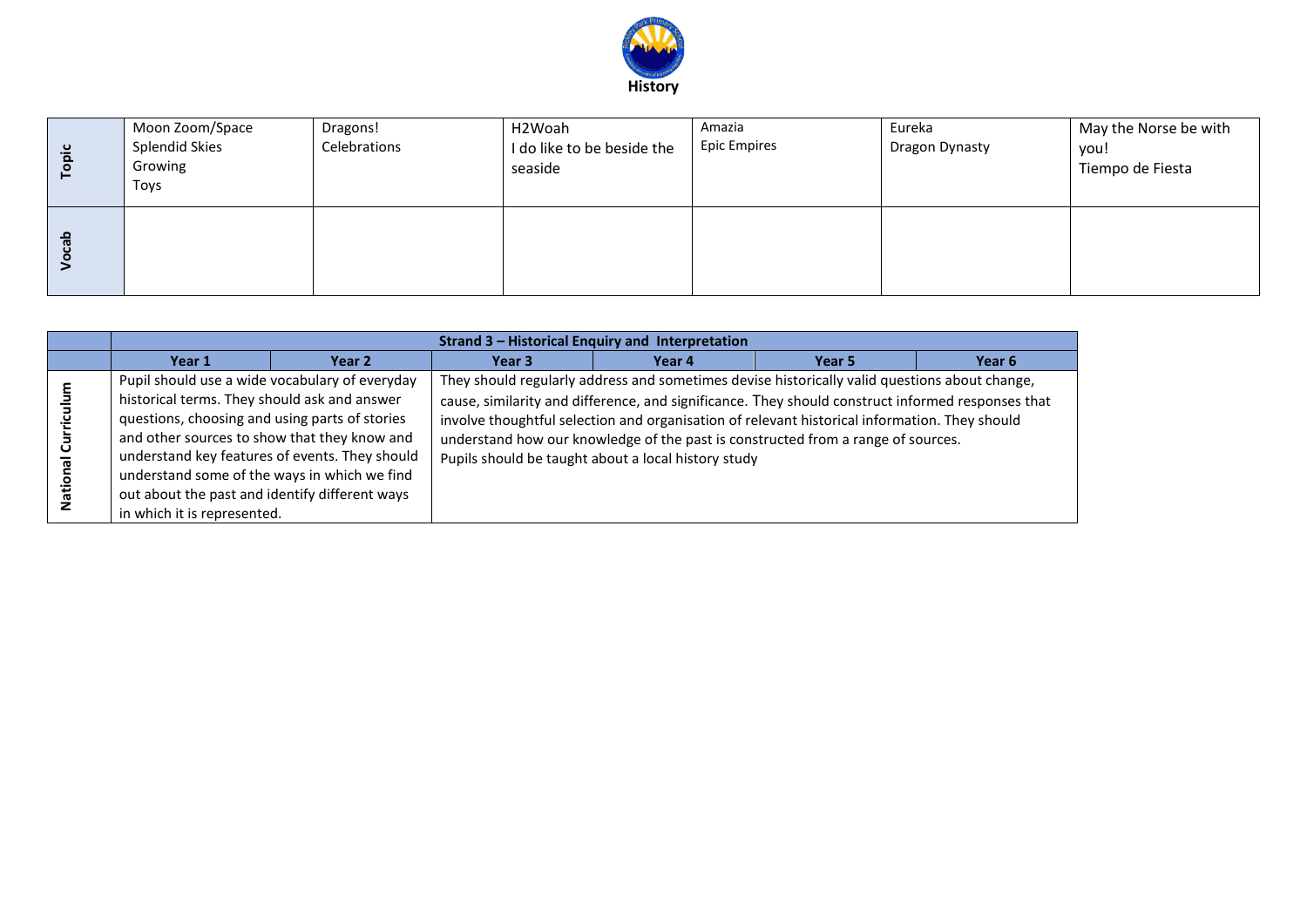

| To know that some     | To research about a     | I can construct          | I can generate my           |                                | I can construct simple   |
|-----------------------|-------------------------|--------------------------|-----------------------------|--------------------------------|--------------------------|
| objects belonged to   | famous event that       | arguments about          | own questions about         | I can ask questions            | arguments about          |
| the past.             | happens in Britain and  | events, periods and      | the history of the local    | about the past e.g.            | aspects of events        |
|                       | why it has been         | civilisations - What     | area. I can form my         | 'How did people?               | during a period of       |
| To identify objects   | happening for some      | happened to the          | own enquiry about           | What did people?'              | time and civilisation    |
| from the past, such a | time.                   | Kingdom of Benin?        | based on my own             | and use this to                | studied.                 |
| vinyl records         |                         |                          | question.                   | recognise differences          |                          |
|                       | To research the life of | I can describe in        |                             | between versions of            | I understand that        |
| To ask and answer     | someone who used to     | simple terms how         | I can pose questions        | the same event.                | interpretations can be   |
| questions about old   | live in my area using   | sources reveal           | about the past and          |                                | questioned against the   |
| and new objects.      | the internet and other  | important information    | explain with examples       | I can give a simple            | creator if the           |
|                       | resources to find out   | about the past.          | why a source might be       | explanation of why             | interpretation and       |
| To spot old and new   | about them.             |                          | reliable.                   | there might be more            | range of evidence to     |
| things in a picture.  |                         |                          |                             | than one version of an         | support the              |
|                       | To find out something   | I can generate my        | I can collect useful and    | event.                         | interpretation can be    |
| TO answer questions   | from the past by        | own questions about      | appropriate                 |                                | argued.                  |
| using an artefact/    | talking to an older     | the history of the local | information from a          | I can use evidence to          |                          |
| photograph provided.  | person.                 | area.                    | range of sources and        | describe the past.             | I can question the       |
|                       |                         |                          | identify them as            |                                | reliability of sources   |
| To give a plausible   | To answer questions     | Make choices about       | primary or secondary.       |                                | taking into              |
| explanation about     | by using specific       | the best way to          |                             | I can recognise that           | consideration why        |
| what an object was    | resources, such as an   | present historical       | I understand that           | the lack of some               | different sources may    |
| used for in the past. | information book.       | accounts and             | different accounts of       | sources and evidence           | give conflicting         |
|                       |                         | information.             | the past emerge for         | can make it difficult to       | information.             |
|                       | To research the lift of |                          | various reasons -           | draw conclusions.              |                          |
|                       | a famous Britain from   |                          | different people            |                                | I can generate my        |
|                       | the past using          |                          | interpret events in         | I can describe how             | own questions about      |
|                       | different resources to  |                          | different ways.             | different                      | the history of the local |
|                       | help me.                |                          |                             | interpretations of the         | area. I can form my      |
|                       |                         |                          | I understand that           | past might occur.              | own enquiry about        |
|                       |                         |                          | some interpretations        |                                | based on my own          |
|                       |                         |                          | are more reliable than      | <b>Explore</b> the validity of | question                 |
|                       |                         |                          | others.                     | a range of historical          |                          |
|                       |                         |                          | <b>Present</b> a thoughtful | reports and use books,         | Think critically, weigh  |
|                       |                         |                          | selection of relevant       | technology and other           | evidence, sift           |
|                       |                         |                          | information in a historical | sources to check               | arguments and            |
|                       |                         |                          | report or in-depth study.   | accuracy.                      | present a perspective    |
|                       |                         |                          |                             |                                | on an aspect of          |
|                       |                         |                          |                             |                                | historical importance.   |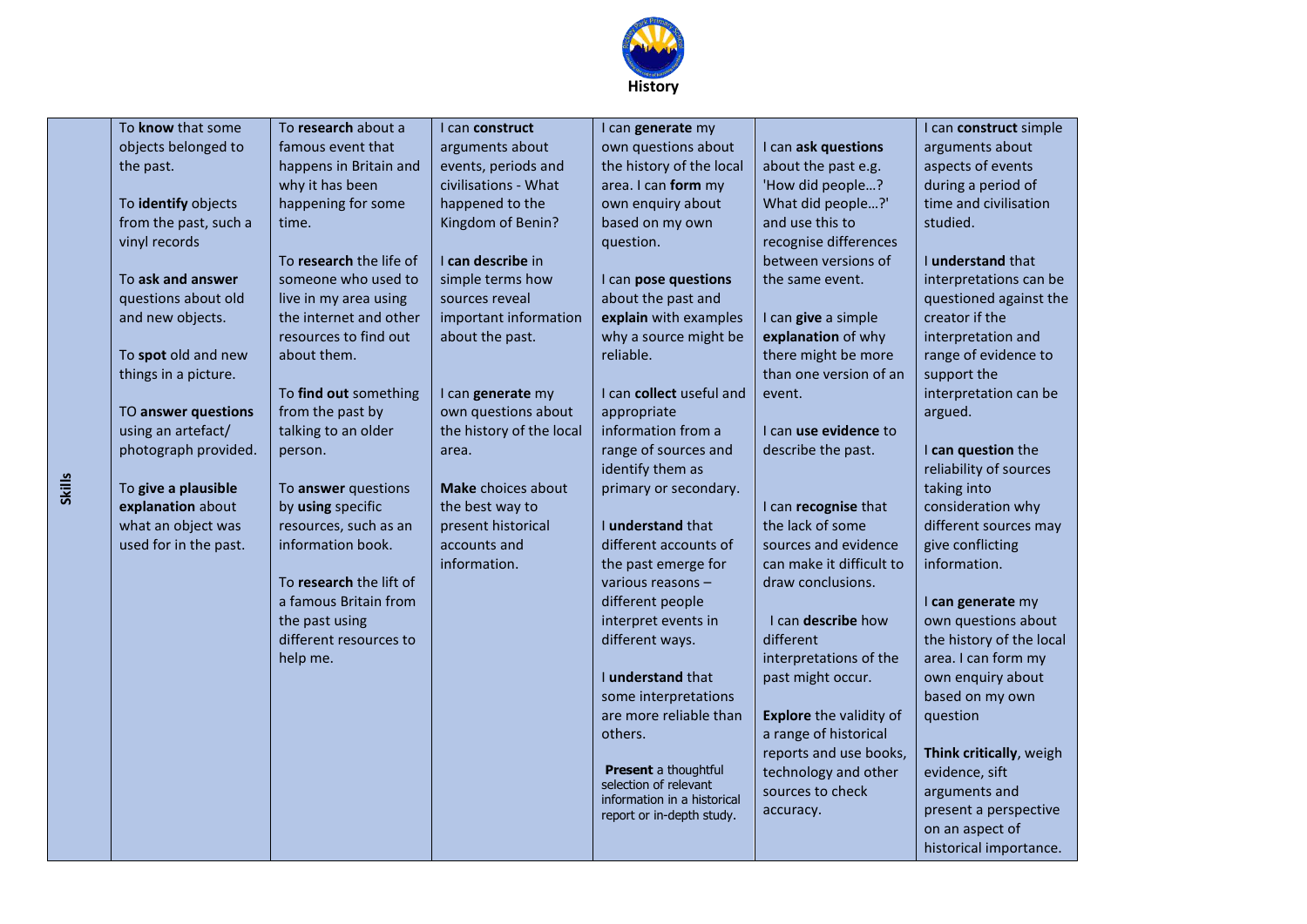

| Knowledge | Stories, pictures and<br>role play are used to<br>help people learn<br>about the past,<br>understand key<br>events and empathise<br>with historical figures. | <b>Historical information</b><br>can be presented in a<br>variety of ways. For<br>example, in a non-<br>chronological report,<br>information about a<br>historical topic is<br>presented without<br>organising it into<br>chronological order | <b>Historical information</b><br>can be presented as a<br>narrative, non-<br>chronological report,<br>fact file, timeline,<br>description,<br>reconstruction or<br>presentation. | Relevant historical<br>information can be<br>presented as written<br>texts, tables,<br>diagrams, captions<br>and lists. | Sources of historical<br>information can have<br>varying degrees of<br>accuracy, depending<br>on who wrote them,<br>when they were<br>written and the<br>perspective of the<br>writer. | Sources of historical<br>information should be<br>read critically to prove<br>or disprove a<br>historically valid idea<br>by setting the report<br>into the historical<br>context in which it was<br>written,<br>understanding the<br>background and<br>ideologies of the<br>writer or creator and<br>knowing if the source<br>was written at the<br>time of the event<br>(primary evidence) or<br>after the event<br>(secondary evidence). |
|-----------|--------------------------------------------------------------------------------------------------------------------------------------------------------------|-----------------------------------------------------------------------------------------------------------------------------------------------------------------------------------------------------------------------------------------------|----------------------------------------------------------------------------------------------------------------------------------------------------------------------------------|-------------------------------------------------------------------------------------------------------------------------|----------------------------------------------------------------------------------------------------------------------------------------------------------------------------------------|---------------------------------------------------------------------------------------------------------------------------------------------------------------------------------------------------------------------------------------------------------------------------------------------------------------------------------------------------------------------------------------------------------------------------------------------|
| Topic     | Growing<br>Toys<br>Paws and Claws<br>Big Lights, Big City<br>Moon Zoom/Space<br><b>Splendid Skies</b>                                                        | <b>Light and Dark</b><br>Celebrations<br><b>Dragons</b><br><b>Traditional Tales and</b><br><b>Brilliant Fables</b><br>A pirate life for me<br>All around the world                                                                            | H2Woah<br>I do like to be beside<br>the seaside                                                                                                                                  | <b>Epic Empires</b><br>Incredible Industry<br>All the Fun of the Fair                                                   | Eureka<br>Dragon Dynasty                                                                                                                                                               | May the Norse be with<br>you!<br>Peace in our Time?                                                                                                                                                                                                                                                                                                                                                                                         |
| Vocab     |                                                                                                                                                              |                                                                                                                                                                                                                                               |                                                                                                                                                                                  |                                                                                                                         |                                                                                                                                                                                        |                                                                                                                                                                                                                                                                                                                                                                                                                                             |

|        | Strand 4 – Cause and Consequence |        |        |       |        |  |
|--------|----------------------------------|--------|--------|-------|--------|--|
| Year 1 | <b>Year ∠</b>                    | Year 5 | Year 4 | Year! | Year 6 |  |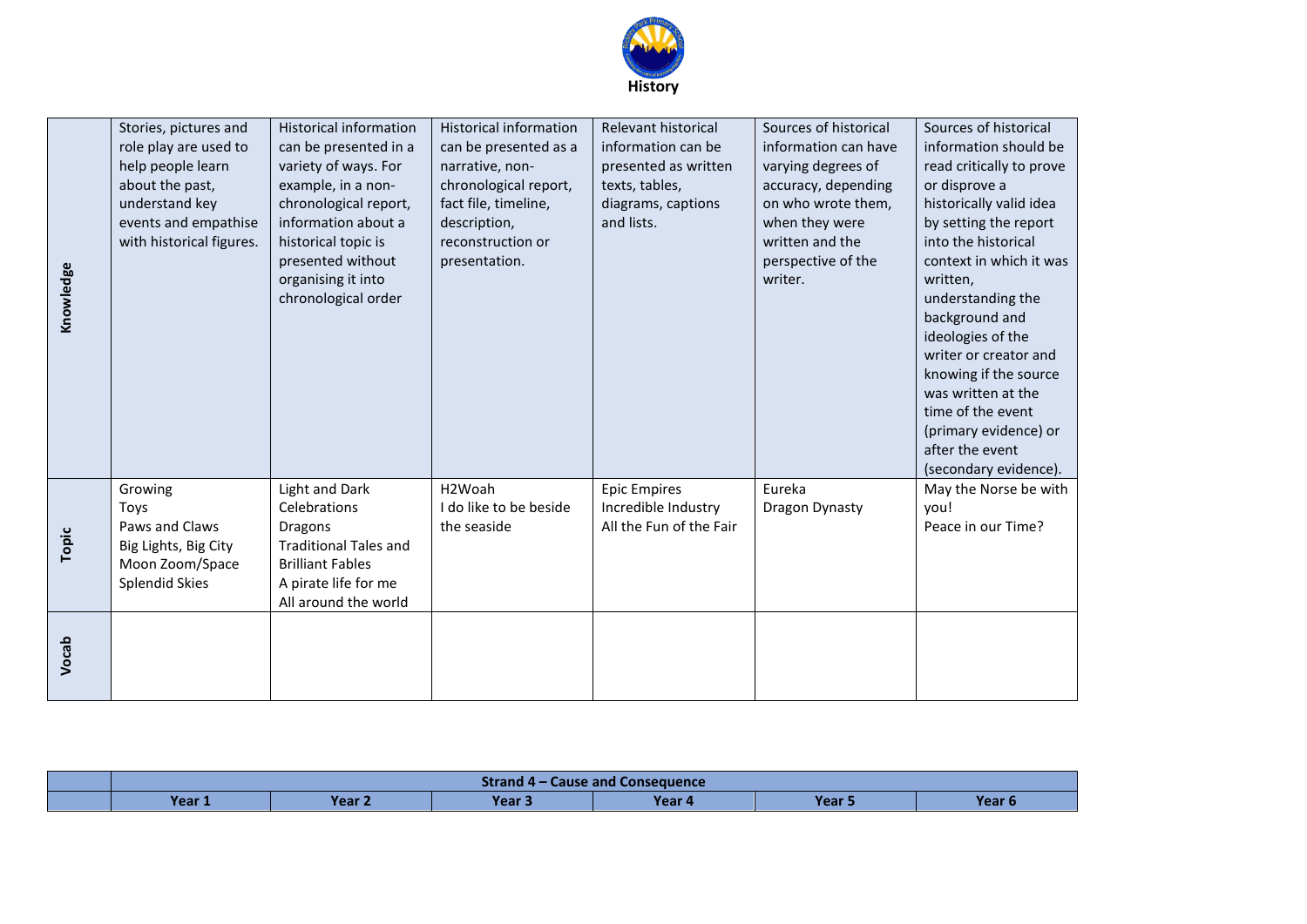

| Understand the past through settings,<br>characters and events encountered in books<br>read in class and storytelling. Learn about<br>changes within living memory. Where<br>appropriate, these should be used to reveal<br>aspects of change in national life.<br>Learn about events beyond living memory that<br>are significant nationally or globally. | Pupils should be<br>taught about changes<br>in Britain from the<br>Stone Age to the Iron<br>Age. late Neolithic<br>hunter-gatherers and<br>early farmers, Bronze<br>Age religion,<br>technology and travel,<br>for example,<br>Stonehenge<br>Iron Age hill forts:<br>tribal kingdoms,<br>farming, art and<br>culture | Pupils should be<br>taught about The<br>Roman Empire and its<br>impact on Britain.<br>Julius Caesar's<br>attempted invasion in<br>55-54 BC<br>the Roman Empire by<br>AD 42 and the power<br>of its army<br>successful invasion by<br>Claudius and<br>conquest, including<br>Hadrian's Wall<br>British resistance, for<br>example, Boudica | Pupils should be<br>taught about The<br>achievements of the<br>earliest civilizations -<br>an overview of where<br>and when the first<br>civilizations appeared<br>and a depth study of<br>one of the following:<br>Ancient Sumer, The<br>Indus Valley, Ancient<br>Egypt, The Shang<br>Dynasty of Ancient<br>China. Ancient Greece<br>- a study of Greek life<br>and achievements and | Pupils should be<br>taught about Roman<br>withdrawal from<br>Britain in c. AD 410<br>and the fall of the<br>western Roman<br>Empire<br>The Viking and Anglo-<br>Saxon struggle for the<br>Kingdom of England to<br>the time of Edward<br>the Confessor.<br>Britain's settlement by<br>Anglo-Saxons and<br>Scots. Anglo-Saxon<br>invasions, settlements |
|------------------------------------------------------------------------------------------------------------------------------------------------------------------------------------------------------------------------------------------------------------------------------------------------------------------------------------------------------------|----------------------------------------------------------------------------------------------------------------------------------------------------------------------------------------------------------------------------------------------------------------------------------------------------------------------|-------------------------------------------------------------------------------------------------------------------------------------------------------------------------------------------------------------------------------------------------------------------------------------------------------------------------------------------|---------------------------------------------------------------------------------------------------------------------------------------------------------------------------------------------------------------------------------------------------------------------------------------------------------------------------------------------------------------------------------------|--------------------------------------------------------------------------------------------------------------------------------------------------------------------------------------------------------------------------------------------------------------------------------------------------------------------------------------------------------|
|                                                                                                                                                                                                                                                                                                                                                            | A non-European<br>society that provides                                                                                                                                                                                                                                                                              | 'Romanisation' of<br>Britain: sites such as                                                                                                                                                                                                                                                                                               | their influence on the<br>western world                                                                                                                                                                                                                                                                                                                                               | and kingdoms: place<br>names and village life                                                                                                                                                                                                                                                                                                          |
|                                                                                                                                                                                                                                                                                                                                                            | contrasts with British                                                                                                                                                                                                                                                                                               | Caerwent and the                                                                                                                                                                                                                                                                                                                          |                                                                                                                                                                                                                                                                                                                                                                                       | Anglo-Saxon art and                                                                                                                                                                                                                                                                                                                                    |
|                                                                                                                                                                                                                                                                                                                                                            | history - one study                                                                                                                                                                                                                                                                                                  | impact of technology,                                                                                                                                                                                                                                                                                                                     | Pupils should be                                                                                                                                                                                                                                                                                                                                                                      | culture                                                                                                                                                                                                                                                                                                                                                |
|                                                                                                                                                                                                                                                                                                                                                            | chosen from: early                                                                                                                                                                                                                                                                                                   | culture and beliefs,                                                                                                                                                                                                                                                                                                                      | taught about a local                                                                                                                                                                                                                                                                                                                                                                  | Viking raids and                                                                                                                                                                                                                                                                                                                                       |
|                                                                                                                                                                                                                                                                                                                                                            | Islamic civilization,                                                                                                                                                                                                                                                                                                | including early                                                                                                                                                                                                                                                                                                                           | history study                                                                                                                                                                                                                                                                                                                                                                         | invasion                                                                                                                                                                                                                                                                                                                                               |
|                                                                                                                                                                                                                                                                                                                                                            | including a study of                                                                                                                                                                                                                                                                                                 | Christianity.                                                                                                                                                                                                                                                                                                                             |                                                                                                                                                                                                                                                                                                                                                                                       | resistance by Alfred                                                                                                                                                                                                                                                                                                                                   |
|                                                                                                                                                                                                                                                                                                                                                            | Baghdad c. AD 900;                                                                                                                                                                                                                                                                                                   | Roman withdrawal                                                                                                                                                                                                                                                                                                                          |                                                                                                                                                                                                                                                                                                                                                                                       | the Great and                                                                                                                                                                                                                                                                                                                                          |
|                                                                                                                                                                                                                                                                                                                                                            | Mayan civilization c.<br>AD 900; Benin (West                                                                                                                                                                                                                                                                         | from Britain in c. AD<br>410 and the fall of the                                                                                                                                                                                                                                                                                          |                                                                                                                                                                                                                                                                                                                                                                                       | Athelstan, first king of<br>England                                                                                                                                                                                                                                                                                                                    |
|                                                                                                                                                                                                                                                                                                                                                            | Africa) c. AD 900-130                                                                                                                                                                                                                                                                                                | western Roman                                                                                                                                                                                                                                                                                                                             |                                                                                                                                                                                                                                                                                                                                                                                       | further Viking                                                                                                                                                                                                                                                                                                                                         |
|                                                                                                                                                                                                                                                                                                                                                            |                                                                                                                                                                                                                                                                                                                      | Empire                                                                                                                                                                                                                                                                                                                                    |                                                                                                                                                                                                                                                                                                                                                                                       | invasions and                                                                                                                                                                                                                                                                                                                                          |
|                                                                                                                                                                                                                                                                                                                                                            | Pupils should be                                                                                                                                                                                                                                                                                                     |                                                                                                                                                                                                                                                                                                                                           |                                                                                                                                                                                                                                                                                                                                                                                       | Danegeld                                                                                                                                                                                                                                                                                                                                               |
|                                                                                                                                                                                                                                                                                                                                                            | taught about a local                                                                                                                                                                                                                                                                                                 | Pupils should be                                                                                                                                                                                                                                                                                                                          |                                                                                                                                                                                                                                                                                                                                                                                       | Anglo-Saxon laws and                                                                                                                                                                                                                                                                                                                                   |
|                                                                                                                                                                                                                                                                                                                                                            | history study                                                                                                                                                                                                                                                                                                        | taught about a local                                                                                                                                                                                                                                                                                                                      |                                                                                                                                                                                                                                                                                                                                                                                       | justice                                                                                                                                                                                                                                                                                                                                                |
|                                                                                                                                                                                                                                                                                                                                                            |                                                                                                                                                                                                                                                                                                                      | history study                                                                                                                                                                                                                                                                                                                             |                                                                                                                                                                                                                                                                                                                                                                                       |                                                                                                                                                                                                                                                                                                                                                        |
|                                                                                                                                                                                                                                                                                                                                                            |                                                                                                                                                                                                                                                                                                                      |                                                                                                                                                                                                                                                                                                                                           |                                                                                                                                                                                                                                                                                                                                                                                       | Pupils should be                                                                                                                                                                                                                                                                                                                                       |
|                                                                                                                                                                                                                                                                                                                                                            |                                                                                                                                                                                                                                                                                                                      |                                                                                                                                                                                                                                                                                                                                           |                                                                                                                                                                                                                                                                                                                                                                                       | taught about a local                                                                                                                                                                                                                                                                                                                                   |
|                                                                                                                                                                                                                                                                                                                                                            |                                                                                                                                                                                                                                                                                                                      |                                                                                                                                                                                                                                                                                                                                           |                                                                                                                                                                                                                                                                                                                                                                                       | history study                                                                                                                                                                                                                                                                                                                                          |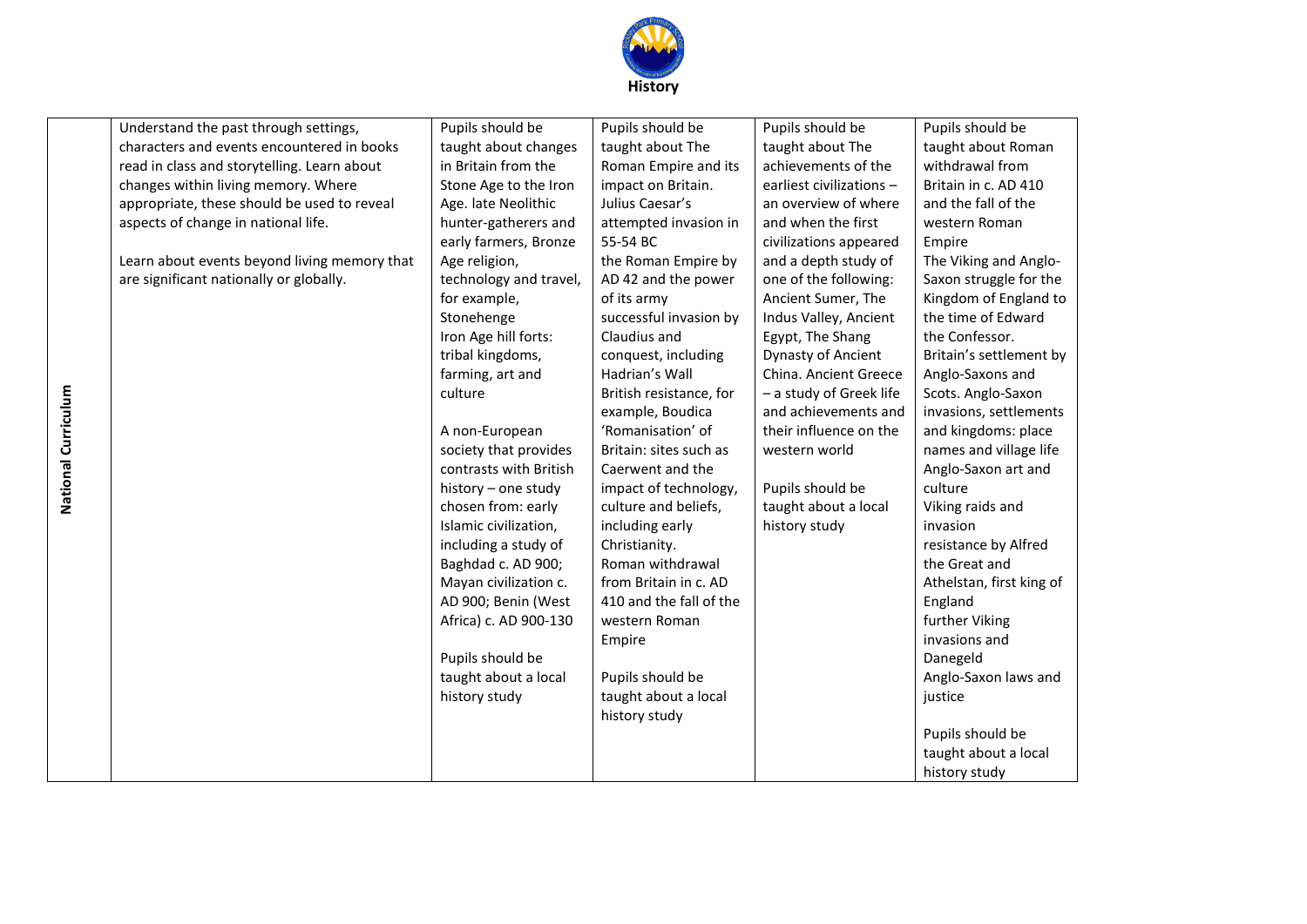

| <b>Identify</b> similarities | Describe what it was | Describe the everyday     | Explain the cause and                        | Describe the everyday                       | Explain the cause,                     |
|------------------------------|----------------------|---------------------------|----------------------------------------------|---------------------------------------------|----------------------------------------|
| and differences              | like to live in a    | lives of people from      | consequence of                               | lives of people from                        | consequences and                       |
| between ways of life         | different period.    | past historical periods   | invasion and migration                       | past historical periods                     | impact of invasion and                 |
| within living memory.        |                      |                           | by the Romans into                           |                                             | settlement in Britain.                 |
|                              |                      | Describe in simple        | Britain.                                     | Describe the hierarchy                      |                                        |
|                              |                      | terms the cause of        |                                              | and different roles in                      | Explain how everyday                   |
|                              |                      | change and its            | Describe in simple                           | ancient civilisations                       | life changed for                       |
|                              |                      | consequence.              | terms the cause of                           |                                             | people after invasions.                |
|                              |                      |                           | change and its                               |                                             |                                        |
|                              |                      |                           | consequence.                                 | <b>Describe the</b>                         | <b>Evaluate the human</b>              |
|                              |                      | Describe how past         |                                              | achievements and                            | impact of war or                       |
|                              |                      | civilisations or lives of | Describe the everyday                        | influence of the                            | conflict on the                        |
|                              |                      | people in Britain         | lives of people from                         | ancient Greeks on the                       | everyday life of a past                |
|                              |                      | developed during the      | past historical periods.                     | wider world.                                | or ancient society.                    |
|                              |                      | Stone Age, Bronze Age     |                                              |                                             |                                        |
|                              |                      | and Iron Age.             | Describe everyday life                       | Explain the cause,                          | <b>Describe and explain</b>            |
|                              |                      |                           | in a Roman town,                             | consequences and                            | the common traits and                  |
|                              |                      | Describe ways in          | including jobs, houses                       | impact of invasion and                      | motives of leaders and                 |
|                              |                      | which human               | and schooling.                               | settlement in Britain                       | monarchs from                          |
|                              |                      | invention and             |                                              |                                             | different historical                   |
|                              |                      | ingenuity have            | <b>Describe the</b>                          | <b>Explain the</b>                          | periods.                               |
|                              |                      | changed how people        | 'Romanisation' of                            | consequences,                               |                                        |
|                              |                      | live.                     | Britain, including the                       | immediate and longer                        | <b>Explain the</b>                     |
|                              |                      |                           | impact of technology,<br>culture and beliefs | term impact of events<br>on the local area. | consequences,<br>immediate and longer- |
|                              |                      |                           |                                              |                                             | term impact of events                  |
|                              |                      |                           | Explain how everyday                         |                                             | on the local area. I can               |
|                              |                      |                           | life changed for                             |                                             | make links between                     |
|                              |                      |                           | people after invasions                       |                                             | different historical                   |
|                              |                      |                           |                                              |                                             | events                                 |
|                              |                      |                           | <b>Explain the</b>                           |                                             |                                        |
|                              |                      |                           | consequences of                              |                                             |                                        |
|                              |                      |                           | events on the local                          |                                             |                                        |
|                              |                      |                           | area.                                        |                                             |                                        |
|                              |                      |                           |                                              |                                             |                                        |

**Skills**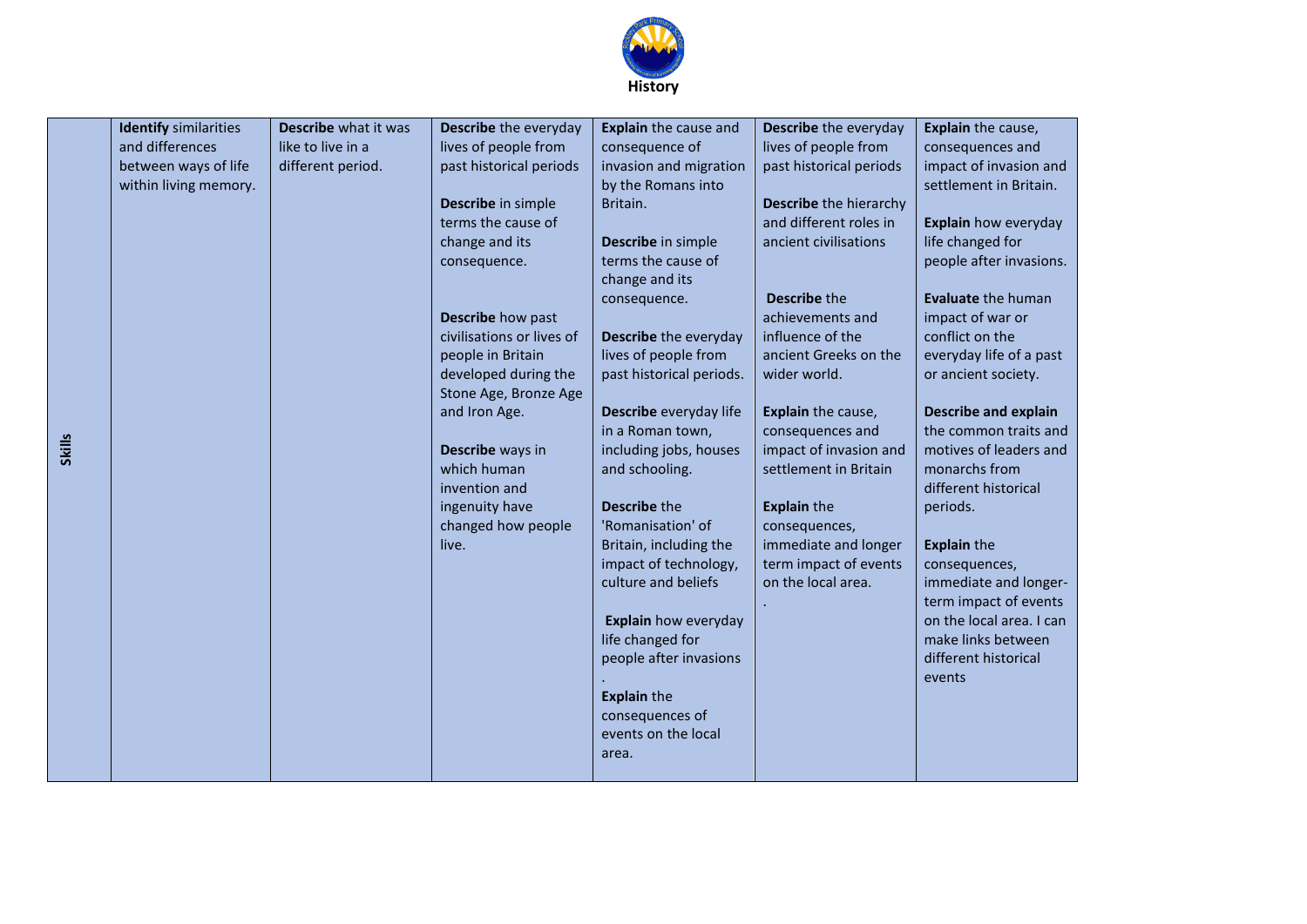

| Changes within living | Life has changed over  | Stone Age life is         | Societies are changed  | The achievements and     | War can cause           |
|-----------------------|------------------------|---------------------------|------------------------|--------------------------|-------------------------|
| memory have           | time due to changes in | defined by the use of     | by an invasion in many | influences of the        | damage to buildings     |
| happened over the     | technology,            | stone for making tools    | ways, including the    | ancient Greeks on the    | and property; kill,     |
| last 100 years and    | inventions, society,   | and weapons and the       | adoption of religion,  | wider world include      | injure and oppress      |
| include technology,   | use of materials, land | transition from the       | culture and language;  | the English alphabet     | people or change        |
| exploration,          | use and new ideas      | hunter-gather lifestyle   | the structure and uses | and language;            | peoples' beliefs, ways  |
| workplaces, houses    | about how things       | to farming.               | of settlement;         | democracy, including     | of life and identify.   |
| and jobs, leisure,    | should be done.        |                           | opportunities for      | trial by jury; sport and |                         |
| family and social     |                        | Aspects of everyday       | trade and the          | the Olympic Games;       | Leaders and monarchs    |
| structures.           |                        | life in a Roman town      | destruction of         | the subjects of          | have changed the        |
|                       |                        |                           | previous belief        | mathematics, science     | course of history in a  |
|                       |                        | <b>Tribal communities</b> | systems and ways of    | and philosophy and       | variety of ways,        |
|                       |                        | appeared around 4000      | life.                  | art, architecture and    | including: invading     |
|                       |                        | years ago in Britain      |                        | theatre.                 | other countries;        |
|                       |                        | and supplanted the        | The influences of      |                          | oppressing groups of    |
|                       |                        | hunter-gatherer           | Roman civilisation on  |                          | people; advocating      |
|                       |                        | lifestyle. Communities    | Britain include the    | Hierarchy structures in  | democracy; inspiring    |
|                       |                        | created permanent         | building of roads,     | ancient civilisations    | innovation or           |
|                       |                        | settlements made up       | houses and villas with | include (from most to    | introducing new         |
|                       |                        | of a number of            | technology, such as    | least powerful): a       | religious or political  |
|                       |                        | families, farmed to       | underfloor heating;    | ruler; officials, nobles | ideology.               |
|                       |                        | produce food, made        | the building of forts  | or priests; merchants,   |                         |
|                       |                        | and used property,        | and fortified towns;   | workers and peasants     | The Viking Invasion     |
|                       |                        | developed tools and       | the use of language    | or slaves.               | and Anglo-Saxon         |
|                       |                        | weapons and created       | and numbers in the     |                          | defence of England      |
|                       |                        | burial mounds and         | form of Roman          | The characteristics of   | lead to many conflicts. |
|                       |                        | monuments.                | numerals and the       | the earliest             | In AD 878, the Anglo-   |
|                       |                        |                           | spread of Christianity | civilisations include    | Saxon King, Alfred the  |
|                       |                        | The lives of people in    |                        | cities, government,      | Great, made peace       |
|                       |                        | the Stone Age, Bronze     | The cause of the       | language, writing,       | with the Vikings, who   |
|                       |                        | Age and Iron Age          | Roman invasion of      | customs, numerical       | settled in Danelaw in   |
|                       |                        | changed and               | Britain was to gain    | systems, calendars,      | the East of England.    |
|                       |                        | developed over time       | land, slaves and       | architecture, art,       | Over time, the Anglo-   |
|                       |                        | due to the discovery      | precious metals, after | religion, inventions     | Saxons defeated the     |
|                       |                        | and use of the            | conquering many        | and social structures,   | remaining Viking        |
|                       |                        | materials stone,          | other countries to the | all of which have        | rulers and the Vikings  |
|                       |                        | bronze and iron.          | east of Rome. The      | influenced the world     | in England agreed to    |
|                       |                        | These developments        | consequence of         | over the last 5000       | be ruled by an Anglo-   |
|                       |                        | made it easier for        | invasion was conflict  | years.                   | Saxon King.             |
|                       |                        |                           |                        |                          |                         |
|                       |                        |                           |                        |                          |                         |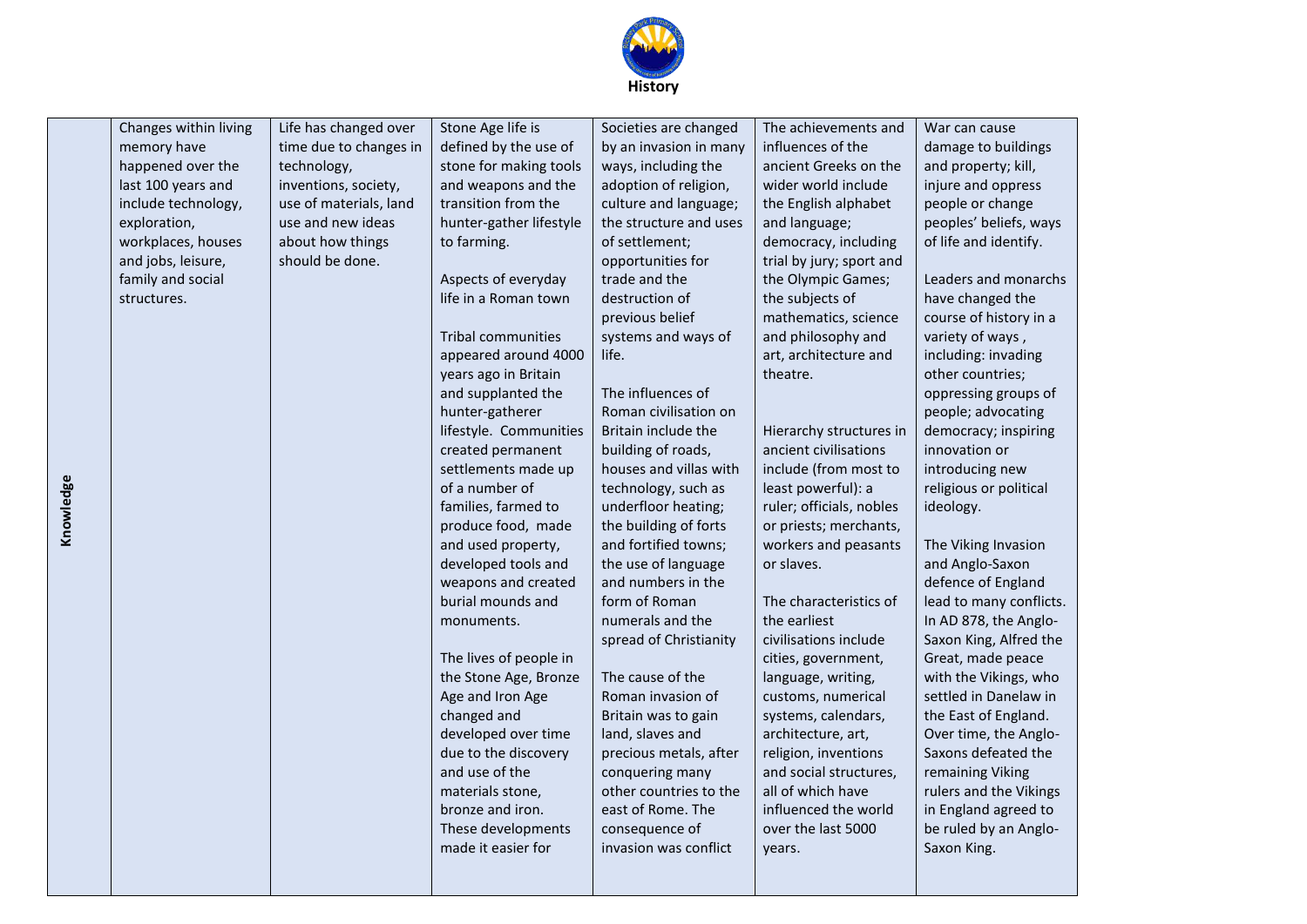

|       |  | people to farm, create | with the Celtic tribes   |                      | The Viking invasion     |
|-------|--|------------------------|--------------------------|----------------------|-------------------------|
|       |  | permanent              | that lived in Britain.   |                      | and Anglo-Saxon         |
|       |  | settlements and        | Over time, many          |                      | defence of England      |
|       |  | protect their land.    | people in the east of    |                      | lead to many conflicts. |
|       |  |                        | England became           |                      | In AD 878, the Anglo-   |
|       |  |                        | Romanised, living in     |                      | Saxon king, Alfred the  |
|       |  |                        | Roman towns and          |                      | Great, made peace       |
|       |  |                        | taking on aspects of     |                      | with the Vikings, who   |
|       |  |                        | Roman culture, such      |                      | settled in Danelaw in   |
|       |  |                        | as religion and          |                      | the east of England.    |
|       |  |                        | language. Many           |                      | Over time, the Anglo-   |
|       |  |                        | people in the west of    |                      | Saxons defeated the     |
|       |  |                        | Britain retained their   |                      | remaining Viking        |
|       |  |                        | Celtic characteristics   |                      | rulers and the Vikings  |
|       |  |                        | and lifestyle.           |                      | in England agreed to    |
|       |  |                        |                          |                      | be ruled by an Anglo-   |
|       |  |                        | Human invention and      |                      | Saxon king.             |
|       |  |                        | ingenuity have           |                      |                         |
|       |  |                        | changed the living       |                      |                         |
|       |  |                        | conditions, health,      |                      |                         |
|       |  |                        | safety, quality of life  |                      |                         |
|       |  |                        | and cultural             |                      |                         |
|       |  |                        | experiences of people    |                      |                         |
|       |  |                        | over time and            |                      |                         |
|       |  |                        | throughout the world.    |                      |                         |
|       |  |                        | Examples include the     |                      |                         |
|       |  |                        | development of tools,    |                      |                         |
|       |  |                        | the discovery of         |                      |                         |
|       |  |                        | antibiotics, the writing |                      |                         |
|       |  |                        | of Shakespeare and       |                      |                         |
|       |  |                        | the Industrial           |                      |                         |
|       |  |                        | Revolution.              |                      |                         |
|       |  | H <sub>2</sub> Woah    | Amazia                   | To Infinity to       | May the Norse be with   |
|       |  | I do like to be beside | <b>Epic Empires</b>      | Beyond/Star Trekking | you!                    |
| Topic |  | the seaside            | Incredible Industry      | Eureka               | Tiempo de Fiesta        |
|       |  |                        | All the Fun of the Fair  | Dragon Dynasty       | Peace in our Time?      |
|       |  |                        |                          |                      |                         |